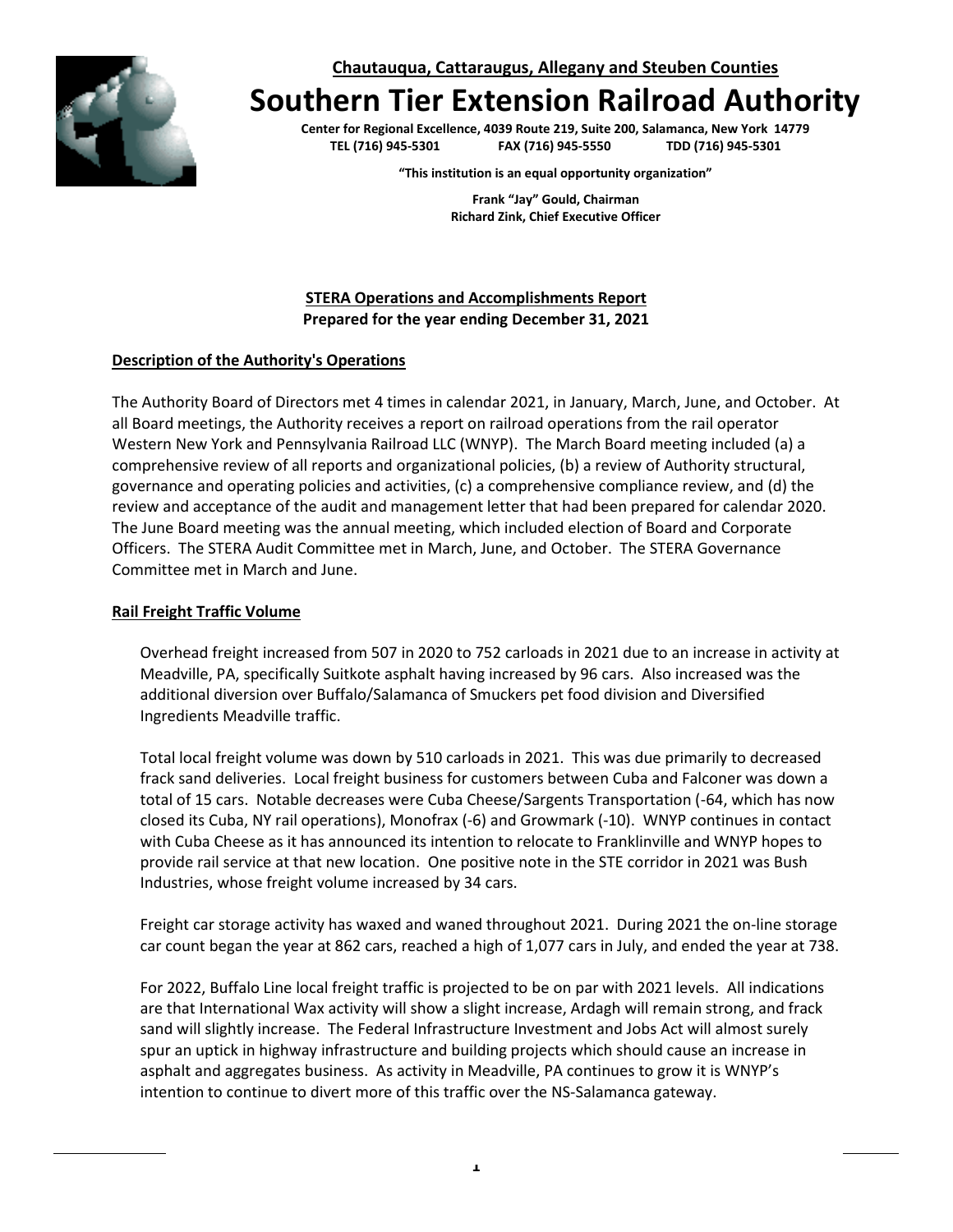#### **Total carloads for the entire system:**

| 2020             | <b>Carloads</b> |       | <b>Notes</b>                         |
|------------------|-----------------|-------|--------------------------------------|
| Overhead Freight |                 | 507   | (all STE East-West mainline traffic) |
| Local Freight    | 300             |       | Southern Tier Extension line         |
|                  | 6,136           |       | <b>Buffalo line</b>                  |
|                  |                 | 6,436 | Total local freight                  |
| Total            |                 | 6,943 | Total system                         |
| 2021             | <b>Carloads</b> |       | <b>Notes</b>                         |
|                  |                 |       |                                      |
| Overhead Freight |                 | 752   | (all STE East-West mainline traffic) |
| Local Freight    | 489             |       | Southern Tier Extension line         |
|                  | 5,437           |       | <b>Buffalo line</b>                  |
|                  |                 | 5,926 | Total local freight                  |

## **Capital Construction Projects Completed as of December 31, 2021**

#### **A. FEMA Project**

As a result of a May 2014 storm event. STERA sustained storm damage at 47 locations in four New York State counties on the Southern Tier Extension railroad line. FEMA had declared a disaster in these counties (FEMA- 4180-DR-NY), which made STERA eligible for funding from FEMA and the NYS Department of Homeland Security and Emergency Services (DHSES) to assist in the repair of these damages, and to assist in the mitigation of additional damages that might be caused by future storm events at certain specific locations. WNYP provided the remaining required matching funds. The project began in 2014, and all work was completed in 2015. As of December 31, 2021, STERA is awaiting closeout by FEMA.

#### **B. Bridge Rehab and Track Realignment Project**

STERA had received NYS DOT 2005 Bond Act funds for the realignment of track from a bridge that in recent years had been in service to an adjacent bridge that in recent years had not been in service. WNYP provided the required matching funds. This project is located in the Falconer area in Chautauqua County on the Southern Tier Extension line. The goal of the project was to improve safety and track speeds, which would further improve competitiveness of rail service. Further, the project was part of an overall strategy to raise the entire Southern Tier Extension Railroad line to a 286,000 lb. capacity specification for 4-axle rail cars. The project replaced a bridge in need of major repair that had only a 273,000 pound per carload weight capacity with a bridge (the bridge placed back into service) that has a 315,000 pound per carload weight capacity (above the industry standard of 286,000 pounds); it was the last remaining 273,000 pound-per-carload bridge in the line. The project began in 2013. The project's primary objectives have been completed; the realigned route and bridge crossing were placed back in service in November 2013. Secondary goals of installation of additional welded rail and 1,200 ties and the improvement of a switch serving the RHI Monofrax siding in Falconer also subsequently have been completed. Installation of 5,000 ties and ballast has been completed. STERA utilized all of the funds remaining that could be used within the geographic bounds of the original project scope. As of the end of 2016, all work had been completed, and as of December 31, 2021, STERA is awaiting closeout by NYS DOT.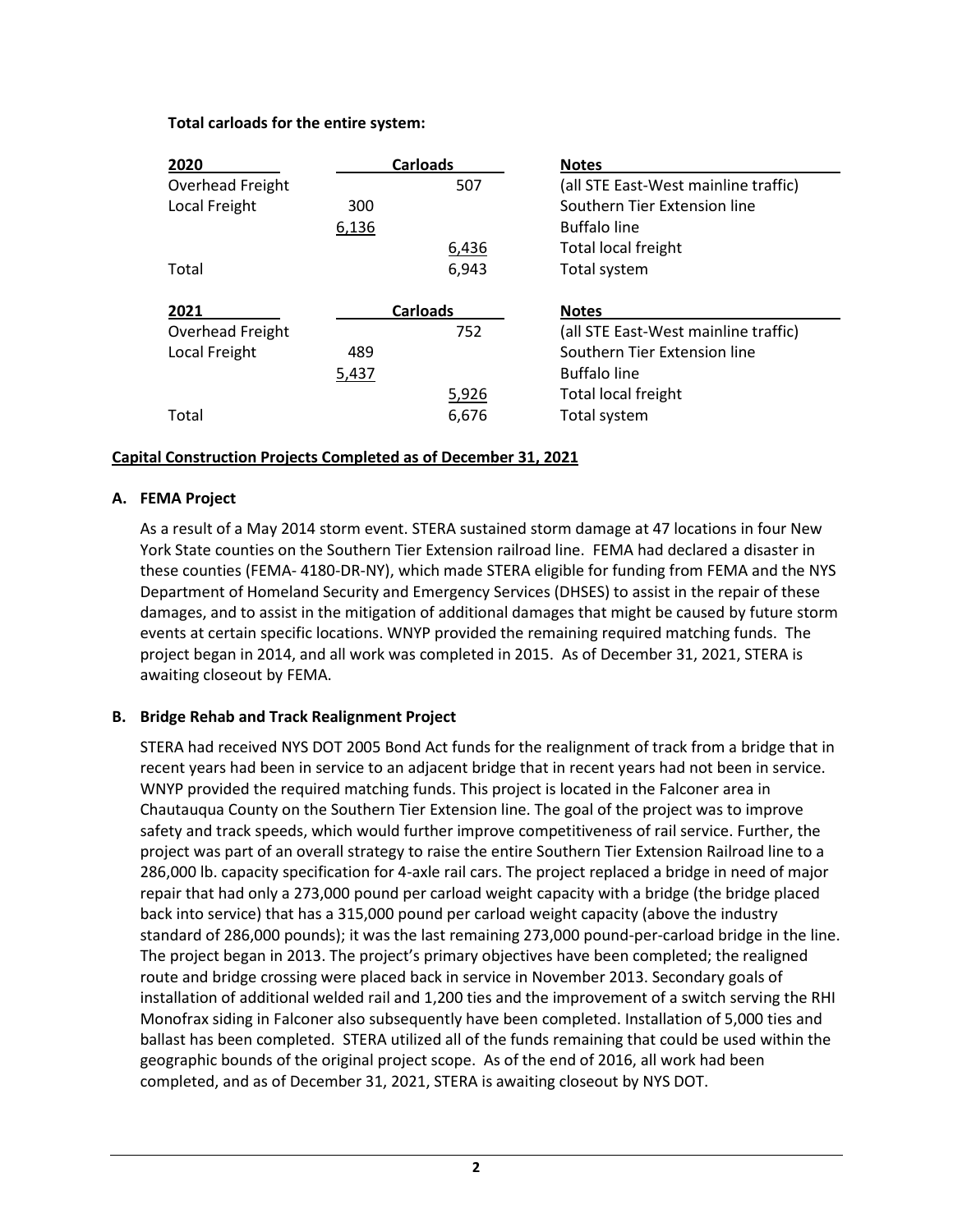# **C. Cattaraugus County Rail Rehabilitation Project**

STERA had received NYS DOT PFRAP Act funds for tie replacement, track alignment, and grade crossing and turnout rehabilitation between Olean and Killbuck in Cattaraugus County, NY on the Southern Tier Extension Railroad Line. WNYP provided the required matching funds. The project involved the replacement of 10,000 ties, the installation of approximately 12,000 tons of ballast, the raising/surfacing/aligning of track and turnouts, the rehabilitation of three at-grade crossings, and the rehabilitation of eleven turnouts along 12 linear miles of railroad line between Olean and Killbuck. The goal of the project was to improve safety and track speeds, which would further improve competitiveness of rail service. Further, the project was part of an overall strategy to raise the entire Southern Tier Extension Railroad line to a 286,000 lb. capacity specification for 4- axle rail cars. WNYP provided engineering, construction, and construction inspection services on this contract (augmented by engineering review and inspection review by NYS DOT). WNYP engaged one or more third party private sector construction contractor(s) to provide certain construction services under subcontract to WNYP. All project work has been completed. As of December 31, 2021, STERA is awaiting closeout by NYS DOT.

# **D. Tie Installation and Grade Crossing Repair Project**

STERA had received NYS DOT PFRAP funds for the installation of 8,000 ties and the repair of four grade crossings on a section of the Buffalo line located between Olean and Portville (Cattaraugus County). WNYP provided the required matching funds. The goal of the project was to improve safety and track speeds, which would further improve competitiveness of rail service. Further, the project was part of an overall strategy to maintain the Buffalo line at a 286,000 lb. capacity specification for 4-axle rail cars. The project also will serve customers located on the Buffalo line in Pennsylvania. WNYP provided engineering, construction, and construction inspection services on this contract (augmented by engineering review and inspection review by NYS DOT). WNYP engaged one or more third party private sector construction contractor(s) to provide certain construction services under sub-contract to WNYP. All of the work on this project had been completed as of the end of 2015; however, additional project funds remained, and STERA received approval from NYS DOT to extend the project deadline through the end of 2016 so as to complete additional project work elements to better serve rail shippers on the line. STERA used the extension and unspent funds to rehab four additional grade crossings on the Buffalo line north in the Olean area (Back Hinsdale Road, Oregon road, Haskell Road, and Promised Land Road), and install (approximately \$25,000 of) additional ties. As of the end of 2016, all work had been completed. However, at the end of 2018, STERA decided to pursue using unspent project funds to rehabilitate another grade crossing in Olean. NYS DOT had approved extending the project completion deadline, and had approved the proposed work on the additional grade crossing. This work was completed during calendar 2019. As of December 31, 2021, STERA is awaiting closeout by NYS DOT.

## **Capital Construction Projects Active as of December 31, 2021**

## **A. Track and Bridge Rehabilitation Project**

In August 2015, STERA had submitted an application to NYS DOT for PFRAP grant funds, with matching funds to be provided by WNYP. The project would involve replacing 8,000 linear feet of welded rail in Carrolton in Cattaraugus County, and repairing three bridges in Jamestown, one bridge in Salamanca, and one bridge in Olean. All work except the Olean bridge is to be done on the Southern Tier Extension; the Olean bridge is on the Buffalo line. The goal of the project is to improve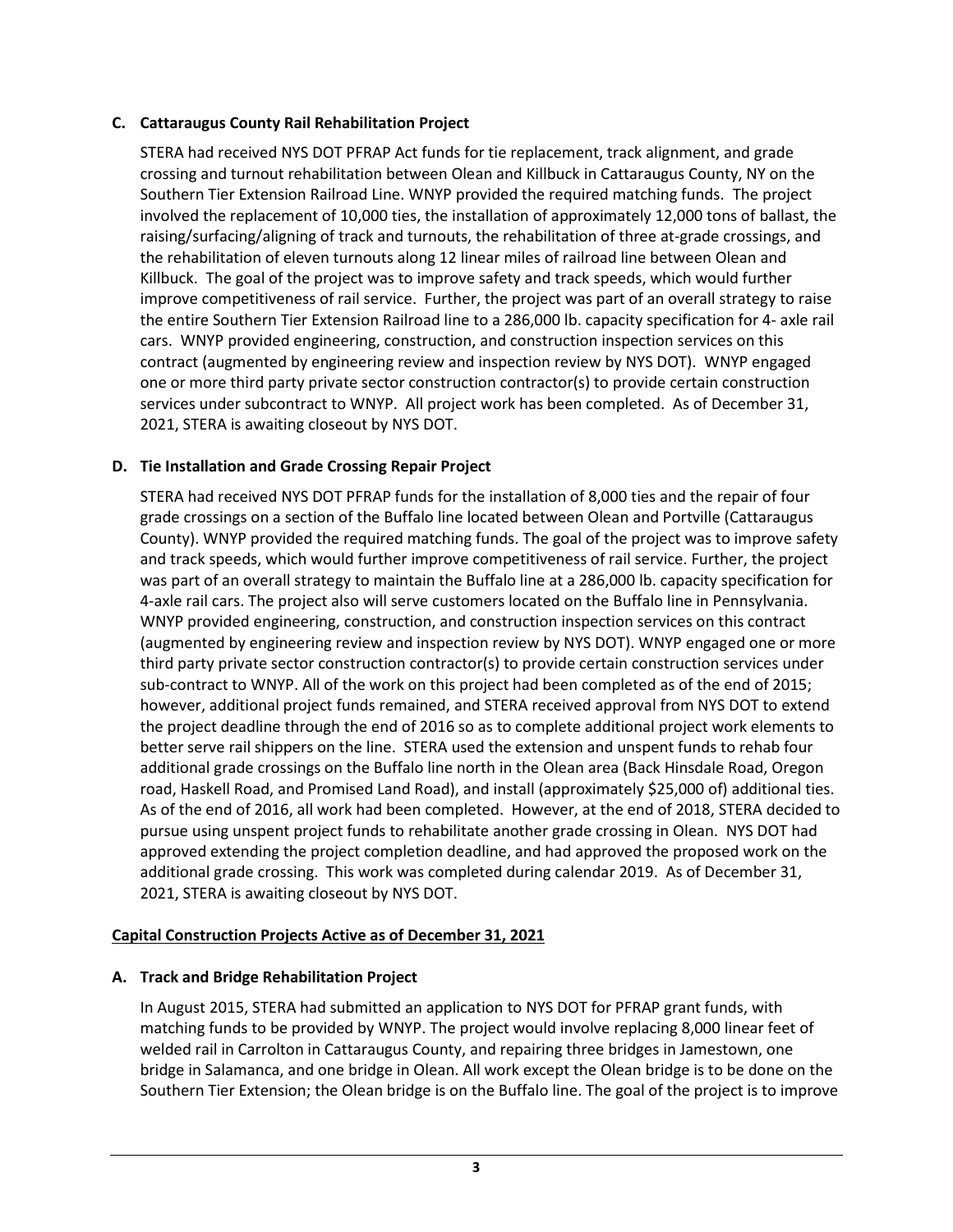safety and track speeds, which would further improve competitiveness of rail service. Further, the project is part of an overall strategy to raise the entire Southern Tier Extension Railroad and Buffalo lines to a 286,000 lb. capacity specification for 4-axle rail cars. The bridge repairs specifically are intended to improve safety related to bridge integrity (reducing impacts on pedestrians/highway vehicles). STERA's intention is to contract directly with WNYP for the provision of engineering, construction, and construction inspection services on this contract (augmented by engineering review and inspection review by NYS DOT). WNYP may engage one or more third party private sector construction contractor(s) to provide certain construction services under sub-contract to WNYP; interested potential subcontractors may contact STERA and/or WNYP directly. In late 2016, STERA received a contract from NYS DOT funding a portion of the project. In 2017, NYS DOT reviewed and approved plans, but it was too late in the year to begin construction. Work commenced on four of the five bridges in 2018. In 2018, STERA began negotiating with NYS DOT and the City of Olean for a project scope change, which would involve filling (i.e., removing) the Queen Street bridge underpass (as opposed to replacing its deck) and installing a pedestrian underpass culvert, while simultaneously raising the height of the nearby Front Street bridge so as to increase highway clearance. As of December 31, 2021, this project modification has not yet been accomplished. STERA has received the required approval of the project scope change by the NYS Administrative Law Judge, and is awaiting revised contract documents from NYS DOT. When NYS DOT approval is received, the project should be completed in 2022.

## **B. Olean Enginehouse and Yard Improvement Project**

In late 2016, STERA submitted a grant application to NYS DOT for the 2016 PFRAP funding cycle. In 2017, STERA received a contract for NYS DOT PFRAP grant funds, to be matched by WNYP funds. The project would involve improvements to the enginehouse in the Olean yard, installation of a yard video security system, the installation of 6,000 6x8 ties in the Olean yard, and the replacement of 8 switches in the Olean yard. The work would be done on the Southern Tier Extension Line. The goal of the project is to improve safety and track speeds within the Olean Yard, which would further improve competitiveness of rail service. Further, the project is part of an overall strategy to raise the entire Southern Tier Extension Railroad and Buffalo lines to a 286,000 lb. capacity specification for 4 axle rail cars. The enginehouse improvements specifically are intended to improve safety and productivity related to operations within the enginehouse. The security system is intended to improve public safety and reduce vandalism. STERA executed a contract with WNYP for contractual services in support of the project in 2017. Yard tie installation was completed in December. Switch installation occurred in 2018. The security system purchase and installation occurred in 2019. STERA has requested and received NYS DOT approval for the deletion of the enginehouse work from the NYS DOT contract. Accordingly, the project will come in under budget, and STERA has requested a change order from NYS DOT for the underage amount, with additional work to be done in the Olean Yard using these unspent funds. As of December 31, 2021, STERA is awaiting approval of this change order by NYS DOT. If approved, the project will be completed in 2022.

## **C. STERA Tie and Rail Replacement PFRAP Project (Southern Tier Extension Line)**

In 2018, STERA submitted a grant application to NYS DOT for the 2018 PFRAP funding cycle. This project would involve replacement of approximately 13,000 ties and surfacing ten (10) miles of tie replacement and surfacing between Steamburg, SA-14.00 and Waterboro, SA-23.00, and between MP SA-27.0 and MP SA-28.0 (Poland Center) on the Southern Tier Extension Line. Approximately half of this project area will need substantial ballasting. The project also will include three (3) public highway grade crossing surface rebuilds at Coldspring Road (Randolph), Main Street (Randolph), and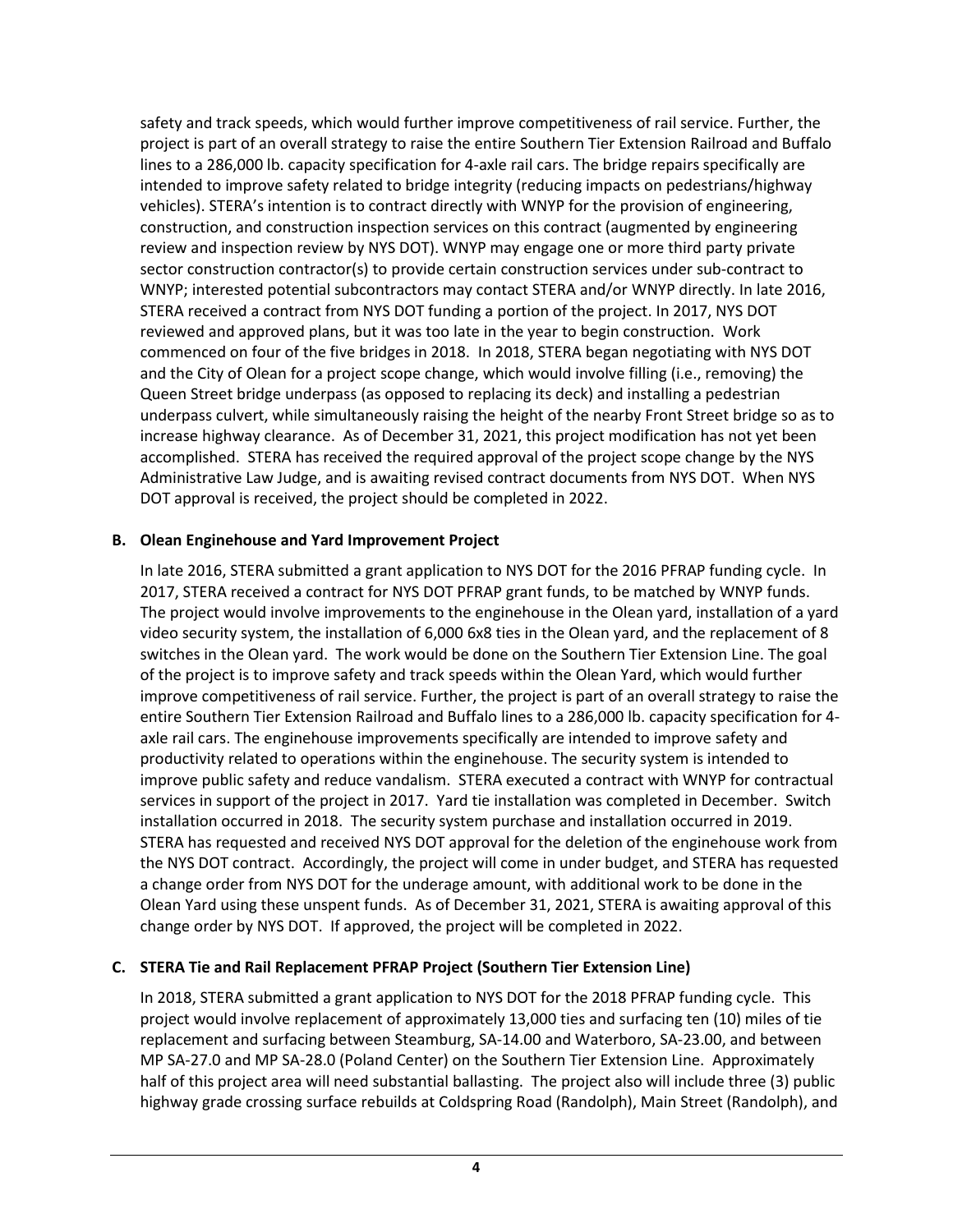Goodwins Landing Road (Waterboro) and eleven (11) private farm grade crossing widenings and rebuilds. The project also will involve replace of switch timbers at one main line turnout (the No. 10 turnout at the Randolph Team Track. STERA has received and executed the NYS DOT contract and has executed the sub-contract with WNYP. All of the work would be bid by WNYP and/or done by WNYP itself. The project was commenced in 2019 and should be completed in 2022.

# **Capital Construction Projects Currently Proposed as of December 31, 2021**

# **A. Proposed Bridge NY Project (Salamanca Main Street Bridge Replacement and Track Realignment, Southern Tier Extension Line)**

In 2017, STERA had discussions with the City of Salamanca and he Seneca Nation of Indians regarding a project that would involve replacement of the Salamanca Main Street rail bridge (replacing the 6 lane rail bridge with a two lane bridge, with higher clearance for Main Street underpass traffic) and the realignment of track just to the west of the bridge (re-routing of the main line in this area to remove the curvature of the line, which is a safety issue and which keeps train speeds down). Such a project (or at least the bridge replacement component) would be eligible for NYS DOT Bridge NY funding. The project grant application would not be submitted until a future year. The Seneca Nation of Indians representatives indicated that there would have to be approval by the Seneca Nation of Indians for both the bridge and track realignment projects to move forward. There has been no progress on advancing the project since 2017.

# **B. Proposed Transload Facility Project**

In March, 2006, the Southern Tier West Regional Planning and Development Board, using funding provided by NYSDOT, USDOC EDA, and WNYP, began a feasibility and site selection study relating to the phased construction and operation of rail-highway freight transfer facility to be located somewhere along the NYS 3 portion of the Southern Tier Extension Railroad Line. The first phase was to involve construction of a transload facility, with potential future phases if justified by freight volume and market demand, to involve satellite marine terminal/inland port designation, intermodal container operations, and a nearby business or industrial park development. The study demonstrated commercial viability for the first phase transload facility and also recommended location of the transload facility at the WNYP rail yard in Allegany, New York (Cattaraugus County). This study report is available at [www.southerntierwest.org/html/publications.htm.](http://www.southerntierwest.org/html/publications.htm) In January 2009, the Southern Tier West RP&DB, as part of the feasibility and site selection study project, undertook a preliminary engineering study for the construction of the proposed transload facility at the Allegany NY rail yard site. This engineering report, along with technical appendices, is available at [www.southerntierwest.org/html/publications.htm.](http://www.southerntierwest.org/html/publications.htm) Based upon these studies and the express indication by NYS DOT that it would encourage and help fund the construction of the first phase transload facility, STERA would like to undertake the project, either by (a) constructing and owning the facility, with operation to be leased to a third party private sector company to be selected at a later date, or by (b) work with a private developer that would construct and either own/operate or own/lease the facility to another private sector operator. STERA's strategy is to build the transload facility in phases, as construction funds became available. STERA is currently in the process of seeking funding to undertake the construction of the first phase transload facility. When STERA obtains construction funds, it will procure engineering consulting services, undertake environmental analysis, secure site control, undertake engineering/design, and begin construction. STERA will not issue RFP's for any project-related services until funding is in hand for this project.